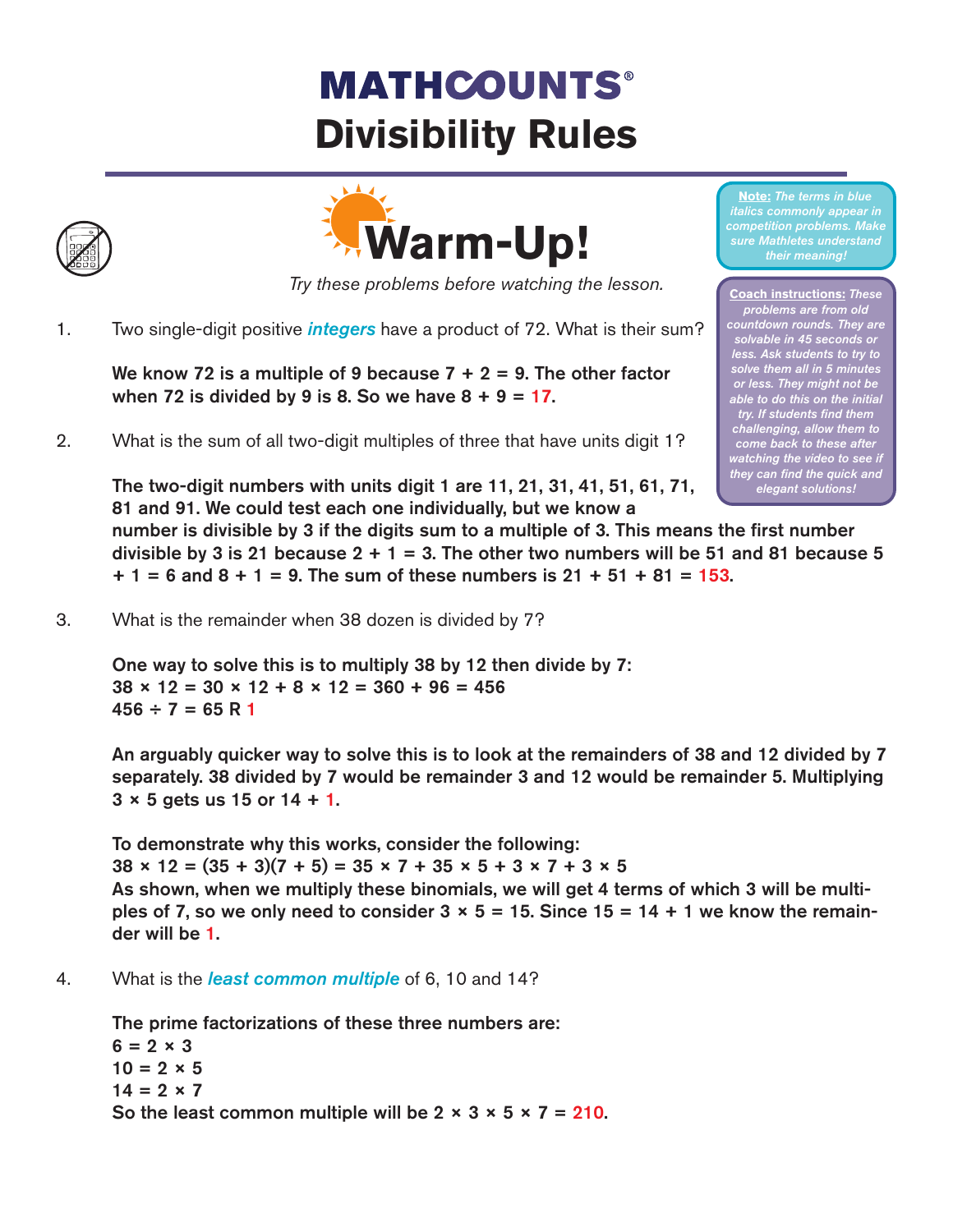5. Kris multiplies the first six positive *prime* numbers together. How many zeros follow the last non-zero digit of the product?

To solve this, you could multiply out the product:  $2 \times 3 \times 5 \times 7 \times 11 \times 13 = 30030$ Here we can see that after the last non-zero digit of the product there is 1 zero.

However, you can determine this by simply looking at the factors we are multiplying. Every zero after the last non-zero digit in a number represents divisibility by a factor of 10. If there is 1 zero it's divisible by 10, 2 zeros it's divisible by 100, 3 zeros it's divisible by 1000, and so on... So we really just need to see how many 10's can be factored out of the expression. Since there is one 2 and one 5 we know there will be 1 zero.



**Coach instructions:** *After students try the warm-up problems, play the video and have them follow along with the solutions. After watching the video, they may want to go back and try to come up with faster ways to solve the warm-up problems before moving on to the final problem set.* 

*Take a look at the following problems and follow along as they are explained in the video.*

6. Using each of the four digits 2, 4, 6 and 8 exactly once, how many four-digit multiples of 4 can be formed?

Solution in video. Answer: 12.

7. How many zeros are there after the last nonzero digit of 125!?

Solution in video. Answer: 31.

8. What is the greatest number that evenly divides the sum of any six *consecutive* whole numbers?

## Solution in video. Answer: 3.





**Coach instructions:** *After watching the video, give students 15-20 minutes or so to try the next seven problems.* 

*Use the skills you practiced in the warm-up and strategies from the video to solve the following problems.*

9. Ayasha, Beshkno, and Chenoa were all born after 2000. Each of them was born in a year after 2000 that is divisible by exactly one of the prime numbers 2, 3 or 5. Each of these primes is a divisor of one of the birth years. What is the least possible sum of their birth years?

The first number after 2000 that is divisible by 2 is 2002—the next even number. We can quickly see that it isn't divisible by either 3 or 5 because the sum of the digits is  $2 + 0 + 0 +$  $2 = 4$  and the last digit isn't a 0 or 5.

The first number after 2000 that is divisible by 3 is 2001 because  $2 + 0 + 0 + 1 = 3$ . We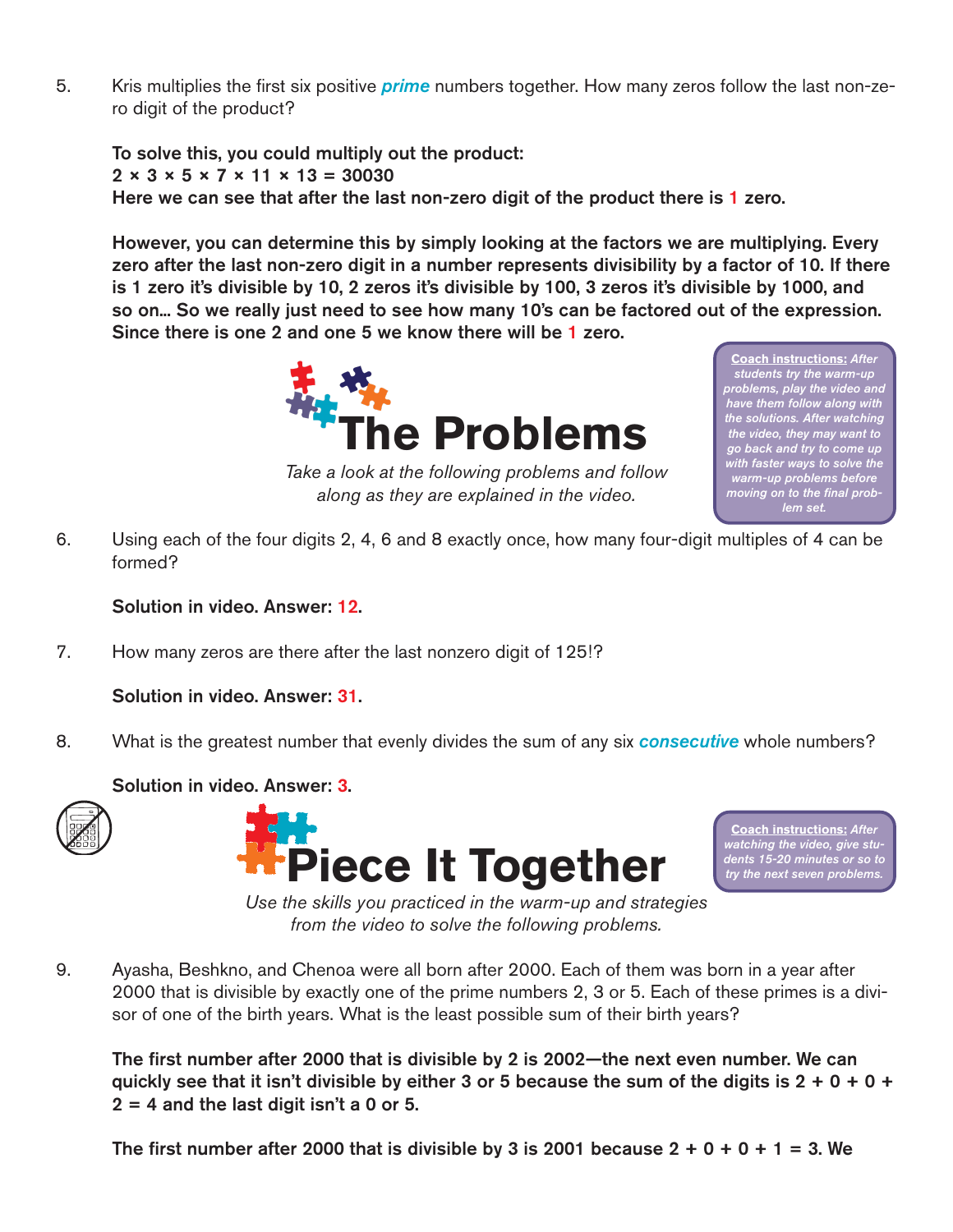know this number isn't divisible by 2 because it is not even and not divisible by 5 because it does not end in a 0 or 5.

Finally, the first number after 2000 that is divisible by 5 is 2005—the next number to end in a 0 or 5. It is not even and not divisible by 3 because  $2 + 0 + 0 + 5 = 7$ .

So the least possible sum of their birth years is  $2002 + 2001 + 2005 = 6008$ .

10. The product of three *consecutive integers* is 157,410. What is their sum?

Let's use our divisibility knowledge to factor 157,410: 157,410 = 10  $\times$  15,741 the number ends in 0, 10 is a factor 15,741 =  $9 \times 1749$  the digit sum is  $1 + 5 + 7 + 4 + 1 = 18$ , 9 is a factor 1749 = 11 × 159 the alternating  $\pm$  digits sum is 1 – 7 + 4 – 9 = –11, 11 is a factor  $159 = 3 \times 53$  the digit sum is  $1 + 5 + 9 = 15$ , 3 is a factor

The prime factorization of 157,410 is  $2 \cdot 3^3 \cdot 5 \cdot 11 \cdot 53$ . We know 53 is one of the consecutive integers and can then see that  $5 \cdot 11 = 55$  and  $2 \cdot 3^3 = 54$  are the other two. Their sum is 53 + 54 + 55 = 162.

11. What is the least positive integer *n* for which 165 × 513 + 10*n* is a multiple of 9?

You might be inclined to multiply out the first term and try to write an expression for the sum of the digits of the entire expression, and then do test cases for the integer *n*, but let's look at the two terms of the expression separately first.

The first term is 165  $\times$  513. Notice that 513 is divisible by 9 because the digit sum is  $5 + 1 + 3 = 9$ . This means the entire term will be divisible by 9 since it is a factor of the expression. We do not have to multiply out and find the value.

So really, we just need to find what value of *n* makes 10*n* a multiple of 9. The smallest positive integer value that makes this true is 9. Since 9 is a factor of both terms of the expression, we know the whole expression is factorable by 9.

12. What is the least positive integer greater than 20 that has exactly three positive factors?

Before you start listing out the factors of integers greater than 20, think about what is special about a number with three positive factors. When we think of factors we usually think of them as coming in factor pairs. So for 20, for example, we have the factor pairs  $1 \times 20$ , 2 × 10 and 4 × 5, which means 20 has six positive factors.

In order for a number to have an odd number of positive factors, it needs to be a perfect square. The smallest perfect square greater than 20 is 25. The three positive factors of 25 are 1, 5 and 25.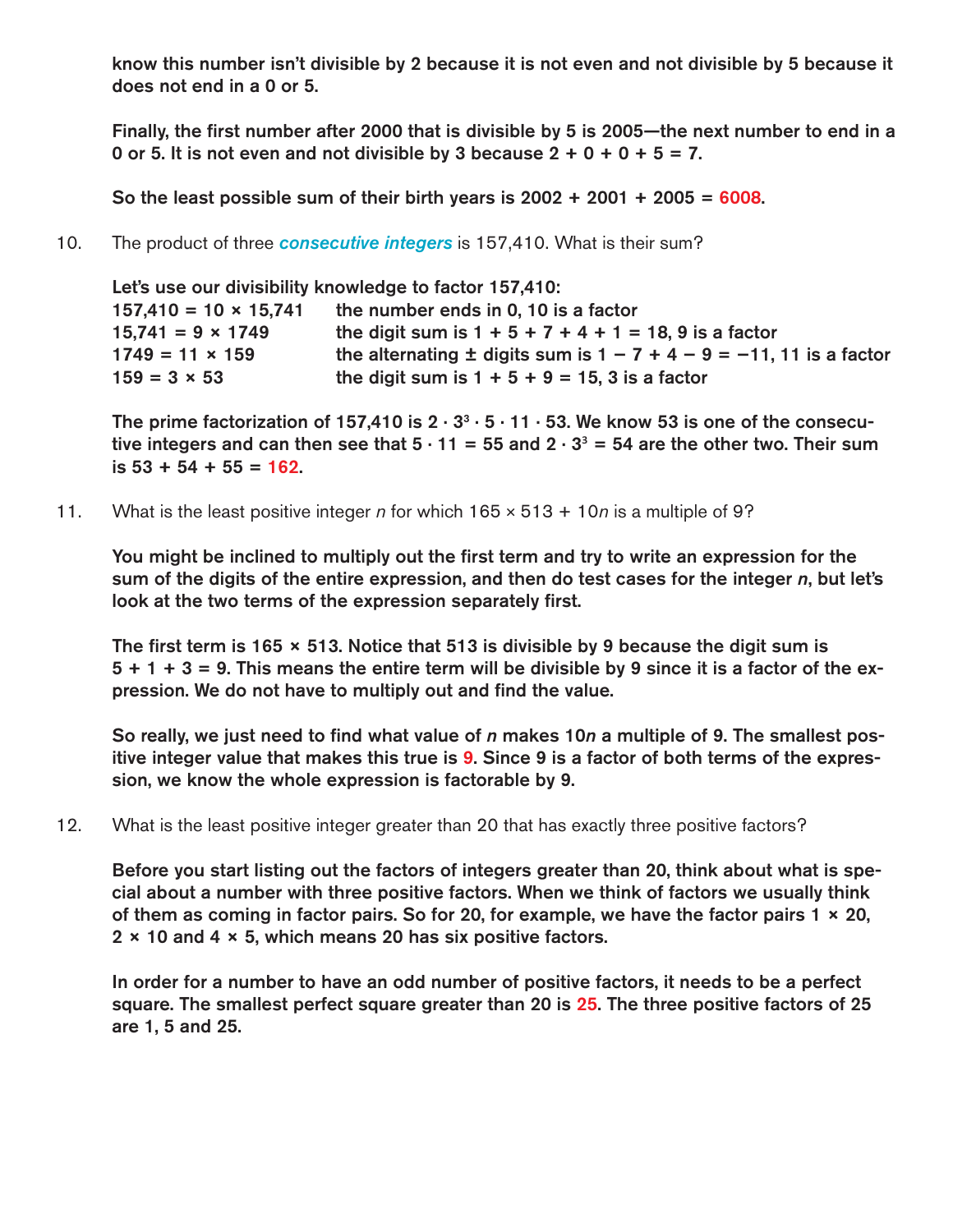13. What is the least positive integer *n* such that the value of 2014!/*n*! does not have a units digit of zero?

The expression 2014!/*n*! will have a units digit of zero if there are any multiples of 10. Looking at 2014!, we can write it out as  $2014! = 2014 \cdot 2013 \cdot 2011 \cdot 2012 \cdot 2010 \cdot \cdot \cdot 3 \cdot 2 \cdot 1$ .

The first occurrence of a multiple of 10 is 2010. So if we choose *n* to be 2010, we will guarantee to divide out all integers with 10 as a factor.

14. How many positive 3-digit integers are *palindromes* and multiples of 11?

The rule for determining a multiple of 11 is that the alternating addition subtraction digit sum is a multiple of 11. A 3-digit palindrome will be of the form ABA where letters represent digits. We have two cases we can test using this rule for 11's:  $(1)$  A – B + A = 0 or 2A = B  $(2)$  A – B + A = 11 or 2A – 11 = B.

Let's start by looking at  $A = 1$  and moving through all nine digit options. If  $A = 1$ , then case (1) gives us the palindrome 121. Similarly, case (1) gives us 242, 363 and 484. If  $A = 5$ , neither case can be satisfied. If  $A = 6$ , then case (2) gives us 616. Similarly, case (2) gives us 737, 858 and 979.

So there are 8 3-digit integer palindromes that are multiples of 11: 121, 242, 363, 484, 616, 737, 858 and 979.

15. The six-digit number 357,abc has six distinct digits and is divisible by each of 3, 5 and 7. What is the smallest possible value of  $a + b + c$ ?

The first part of the six-digit number is 357. We can see this will be divisible by 7 since 35 and 7 are both divisible by 7 (note: also by the rule for  $7 \rightarrow 35 - 14 = 21$ ). This number is also divisible by 3 because  $3 + 5 + 7 = 15$ . Since divisibility by 5 is determined by the final digit, we can use this information to focus on just the final three digits, abc.

Since we want to minimize  $a + b + c$ , let's first test  $c = 0$  to give us divisibility by 5. The other two digits must be distinct and if we choose 2 and 1, we can construct the number 210 which is divisible by 3, 5 and 7. The larger number 357,210 is also divisible by 3, 5 and 7. This makes the smallest possible value of  $a + b + c = 2 + 1 + 0 = 3$ .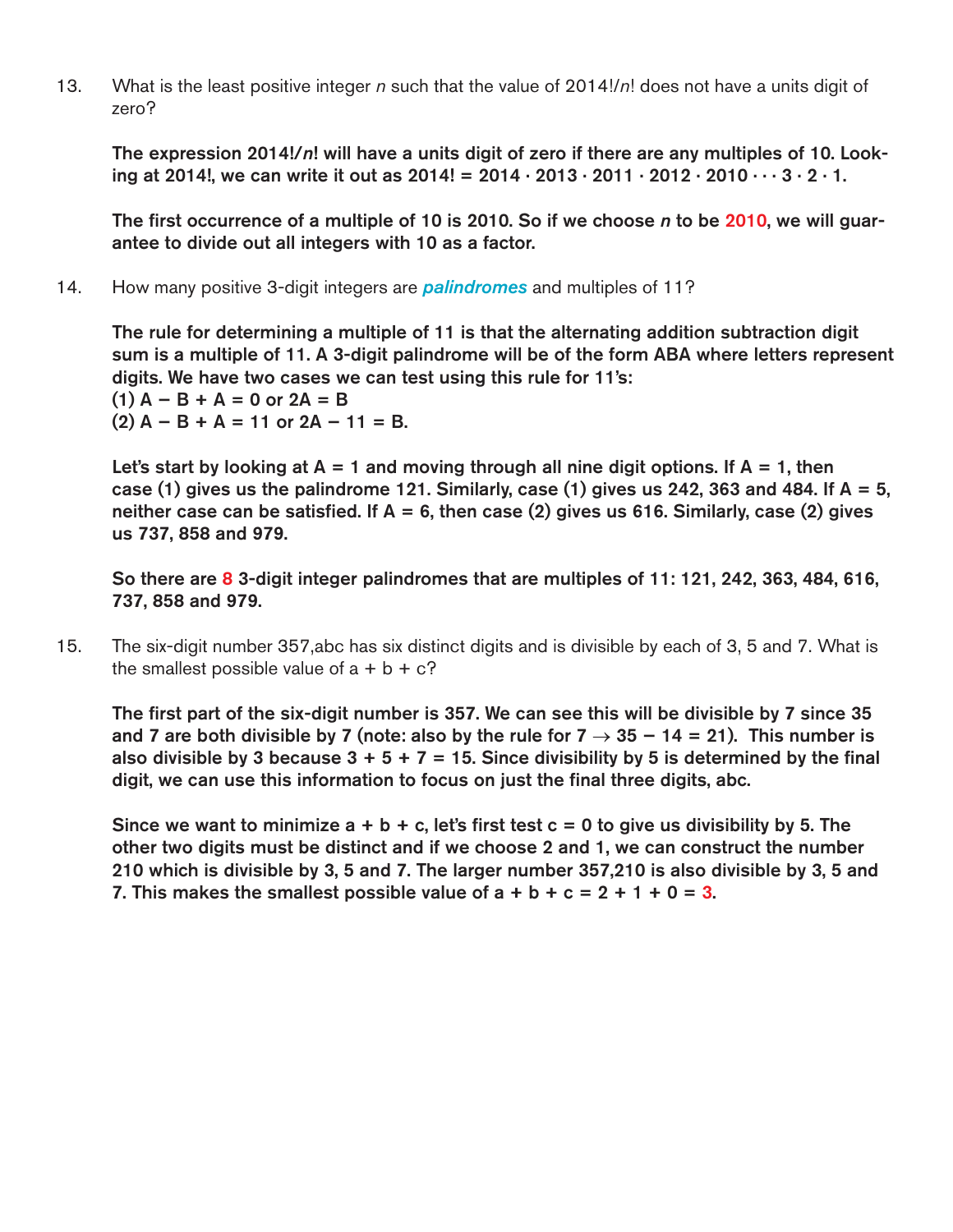

**Coach instructions:** *If students want to explore these rules further, they can do this extension. This may be time consuming and some rules <u>easier</u> to prove than others. You might want to assign students one or two rules to focus on based on their ability.*

*To extend your understanding and have a little fun with math, try the following activities.*

So you have learned and applied some divisibility rules for various integers, but why do these rules work? Work your way through the divisibility rules and try to explain or prove them. Some might be easier for you than others. Start with 2 and work your way up or bounce around to the ones that make the most sense to you. Try to explain as many as you can!

| <b>Divisibility Rules</b> |                                                                                                                      |  |
|---------------------------|----------------------------------------------------------------------------------------------------------------------|--|
| #                         | <b>Rule</b>                                                                                                          |  |
| $\overline{2}$            | The number has a units digit 0, 2, 4, 6 or 8.                                                                        |  |
| 3                         | The sum of the digits is a multiple of 3.                                                                            |  |
| $\overline{4}$            | The number formed by the last two digits is divisible by 4.                                                          |  |
| 5                         | The number has a units digit 0 or 5.                                                                                 |  |
| 6                         | The number is even, and its digits sum to a multiple of 3.                                                           |  |
| 7                         | The result of subtracting twice the units digit from the number formed by the remaining digits is<br>divisible by 7. |  |
| 8                         | The number formed by the last three digits is divisible by 8.                                                        |  |
| 9                         | The sum of the digits is a multiple of 9.                                                                            |  |
| 10                        | The number has a units digit of 0.                                                                                   |  |
| 11                        | The alternating addition and subtraction of the digits is a number divisible by 11.                                  |  |

## **Divisibility by 2**

If we start with 2 and continuously add/count by 2, we will notice a pattern: 2, 4, 6, 8, 10, 12, 14, 16, 18, 20, 22, 24, 26, ... The units digit repeats 2, 4, 6, 8, 0, 2, 4, 6, 8, 0.... Thus, if a number ends in one of these digits, it will be divisible by 2.

## **Divisibility by 3**

10 divided by 3 has remainder 1 since  $10 = 9 + 1$ 100 divided by 3 has remainder 1 since  $100 = 99 + 1$ 1000 divided by 3 has remainder 1 since  $1000 = 999 + 1$  and so on...

Let's consider an unknown three-digit integer ABC. We can rearrange this number as follows:  $ABC = 100A + 10B + C$  $= (99 + 1)A + (9 + 1)B + C$ 

 $= 99A + 9B + A + B + C$ 

*Hint:* Prove 5's rule the same way. 5, 10, 15, 20, 25, 30, …

*Hint:* Substitute 9 for 3 in this proof to prove 9's rule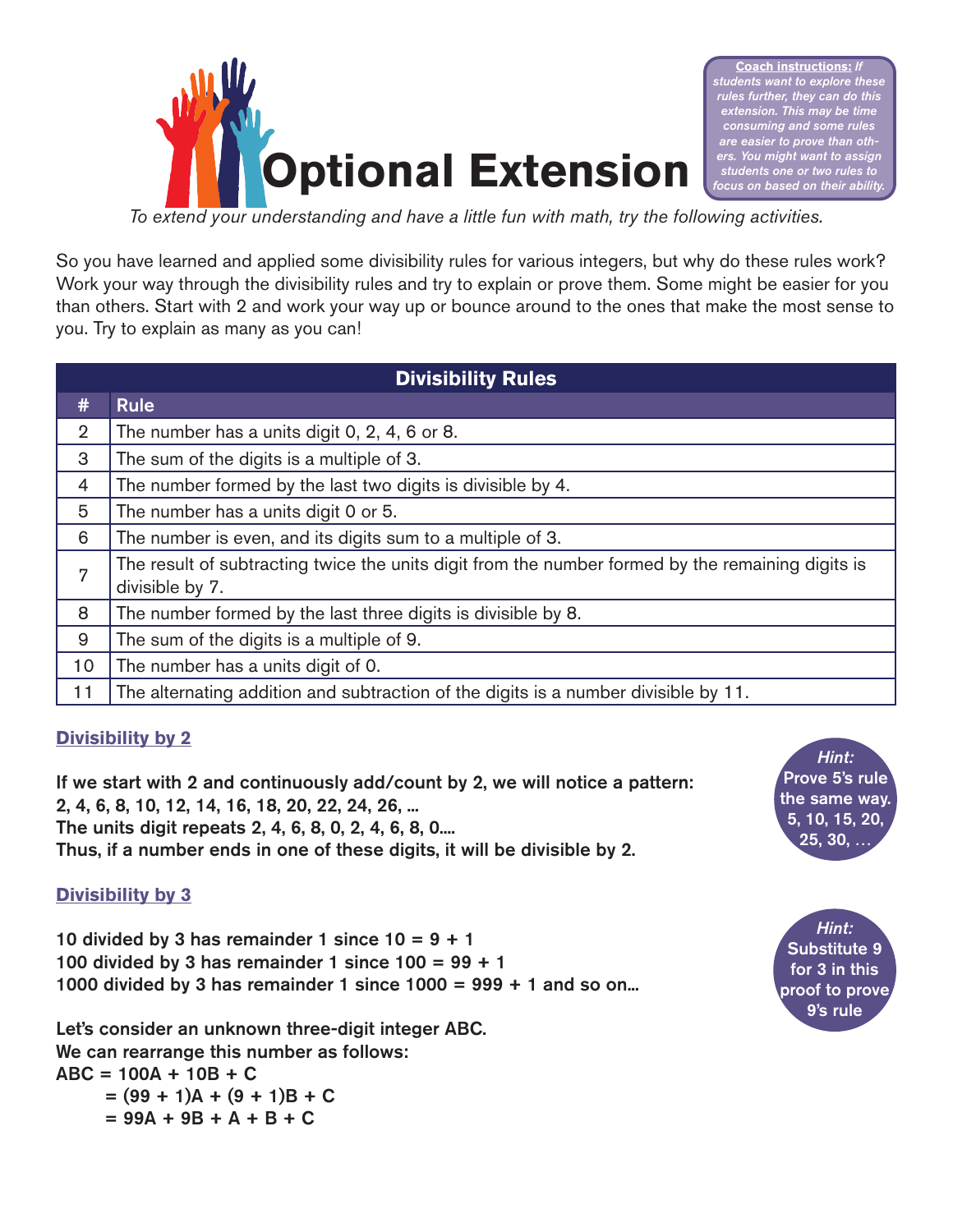In this new arrangement, the first two terms are both divisible by 3. If the remainder of the terms are also divisible by 3, then we know the number ABC is also divisible by 3. Notice that what we have left is the sum of the digits of our original number hence the divisibility rule.

## **Divisibility by 4**

Since 100 = 4  $\times$  25, any multiple of 100 is also divisible by 4. This is why we only have to consider the number formed by the final two digits to determine divisibility by 4.

# Ex:  $79556 = 79500 + 56$  $= 795(100) + 56$  $= 795(4)(25) + 4(14)$



## **Divisibility by 6**

The rule for divisibility by 6 is the combination of the rules for 2 and 3. This is because all numbers divisible by  $6 = 2 \times 3$  are divisible by both 2 and 3. So, if we check for divisibility by both 2 and 3, we guarantee it is divisible by 6.

## **Divisibility by 7**

This one is a little tricky... Let's start with a number AB. Here B represents the units digit and A represents the rest of the number—it could be any number of digits long.

The proof will go as follows:

| $10A + B = 7K$                             | Assume our number is equivalent to some multiple of 7 |
|--------------------------------------------|-------------------------------------------------------|
|                                            | $10A - 20B = 7K - 21B$ Subtract 21B from both sides   |
| $10(A - 2B) = 7(K - 3B)$ Factor both sides |                                                       |

Since A, B and K are all integers and 7 is prime, we know  $A - 2B$  is divisible by 7 (b/c 10 is not). Thus, if our number is a multiple of  $7$ , A  $-$  2B is also a multiple of 7.

## **Divisibility by 10**



One way to think of it is that the rule for divisibility by 10 is the overlap or intersection of the rules for divisibility by 2 and 5. This is because all numbers divisible by 10 are divisible by both 2 and 5. Visually, a Venn Diagram could be helpful for understanding this.

*Note: This method can be used to determine divisibility by other composite numbers.*

Alternatively, you could approach this the same way as divisibility by 2 or 5. If we count by ten, we will notice that all the numbers end in zero: 10, 20, 30, 40, 50, …